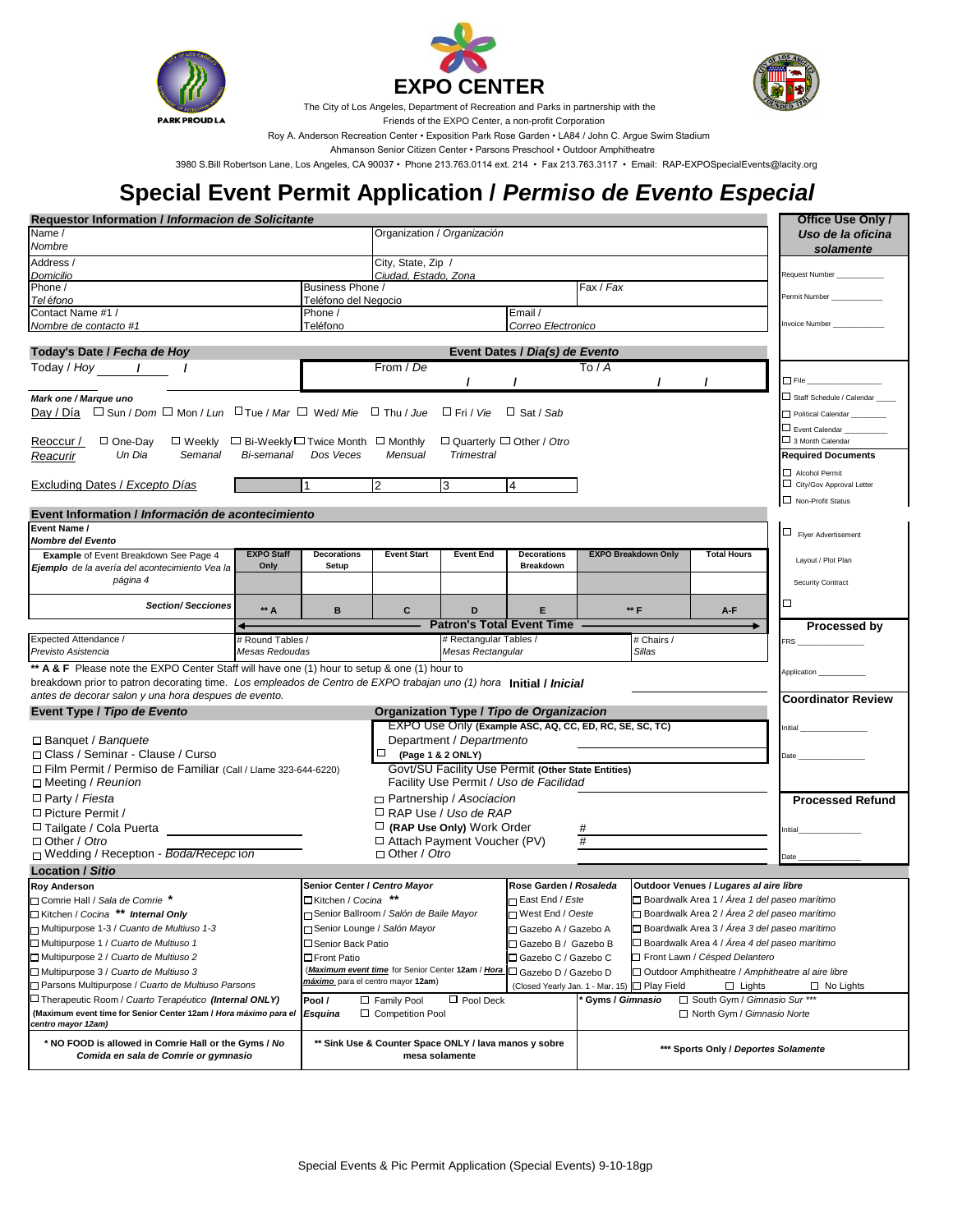| Event Detail / Additional Information - Detalles de Evento / Informacion Adicional                                                                                                                                                                                                                                                                                                                                         |                                |                                       |
|----------------------------------------------------------------------------------------------------------------------------------------------------------------------------------------------------------------------------------------------------------------------------------------------------------------------------------------------------------------------------------------------------------------------------|--------------------------------|---------------------------------------|
| Please check yes or no to the following questions / Señe si ono para cada pregunda:                                                                                                                                                                                                                                                                                                                                        | YES / Sí                       | NO / No                               |
| 1. Will political or public figures be present? / ¿Estaran presentes figuras públicas?                                                                                                                                                                                                                                                                                                                                     |                                |                                       |
| 2. Will media be present? / ¿ Van a estar presenta medios de?                                                                                                                                                                                                                                                                                                                                                              |                                |                                       |
| 3. Will you be collecting a fee? / ¿Va a ver un Cargo / precio para atender e                                                                                                                                                                                                                                                                                                                                              |                                |                                       |
| 4. Do you anticipate a <b>profit</b> ? / ¿Anticipa <i>ganancias</i> del evento?                                                                                                                                                                                                                                                                                                                                            |                                |                                       |
| 5. Is event a fundraiser? / ¿Es el evento para recaudar de fondos?<br>6. Will audio visual equipment be used? / ¿La <i>unidad audiovisual</i> será utilizada?                                                                                                                                                                                                                                                              |                                |                                       |
| 7. Will <b>electrical hookup</b> be required? / ¿Se va a ensamblar un <i>montaje de electricidad</i> ?                                                                                                                                                                                                                                                                                                                     |                                |                                       |
| 8. Will major equipment be assembled? / ¿Se va a ensamblar un equipo(s) grande?                                                                                                                                                                                                                                                                                                                                            |                                |                                       |
| Please Explain / Por favor explique                                                                                                                                                                                                                                                                                                                                                                                        |                                |                                       |
|                                                                                                                                                                                                                                                                                                                                                                                                                            |                                |                                       |
| Food & Alcohol Policy / Póliza de Alcohol                                                                                                                                                                                                                                                                                                                                                                                  |                                |                                       |
| Will food be served or catered? / El <i>alimento</i> será servido o abastecido?<br>No / No<br>Yes / <i>Sí</i>                                                                                                                                                                                                                                                                                                              |                                |                                       |
| Will alcohol be served? / ¿El alcohol será servido?<br>Yes / Sí<br>No / No                                                                                                                                                                                                                                                                                                                                                 |                                |                                       |
| <b>Alcohol Serving Requirements</b><br><b>Alcohol Security Requirements</b>                                                                                                                                                                                                                                                                                                                                                |                                |                                       |
| Security (Required)<br>0-199 Guests - 2 Security<br>Copy of Contract<br>0-299 Guests - 3 Security                                                                                                                                                                                                                                                                                                                          |                                |                                       |
| □ Copy of Guard Cards<br>Security Contract + Guard Cards<br>$\Box$                                                                                                                                                                                                                                                                                                                                                         |                                |                                       |
| $\Box$<br>$\Box$ Insurance                                                                                                                                                                                                                                                                                                                                                                                                 |                                |                                       |
| $\Box$<br>$\Box$                                                                                                                                                                                                                                                                                                                                                                                                           |                                |                                       |
| Caterer / Abastecedor<br>□                                                                                                                                                                                                                                                                                                                                                                                                 |                                |                                       |
| Phone Number / Número de teléfono:                                                                                                                                                                                                                                                                                                                                                                                         |                                |                                       |
| How many Vendors / Cuántos vendedores?                                                                                                                                                                                                                                                                                                                                                                                     | Initial / Inicial ____________ |                                       |
|                                                                                                                                                                                                                                                                                                                                                                                                                            |                                |                                       |
| Initial each line / Firme con iniciales cada línea                                                                                                                                                                                                                                                                                                                                                                         |                                |                                       |
| I have received and understand the <b>alcohol policy</b> for the City of Los Angeles Department of Recreation and Parks. /                                                                                                                                                                                                                                                                                                 |                                |                                       |
| I understand that all request must be approved for my event to take place.                                                                                                                                                                                                                                                                                                                                                 |                                |                                       |
| If alcohol is served, it is limited to beer and wine ONLY, No hard liquor, No Exceptions!                                                                                                                                                                                                                                                                                                                                  |                                |                                       |
| I also agree with the policy for the required <b>security guards</b> and understand all general guidelines.                                                                                                                                                                                                                                                                                                                |                                |                                       |
| Additionally, my required insurance policy of public liability and property damage which additionally insures the department                                                                                                                                                                                                                                                                                               |                                |                                       |
| must also unclude liquor liability coverage.                                                                                                                                                                                                                                                                                                                                                                               |                                |                                       |
|                                                                                                                                                                                                                                                                                                                                                                                                                            |                                |                                       |
| Yo recibido y entiendo la <b>póliza de alcohol</b> del Departmento de Recreación y parques de la Ciudad de Los Ángeles.                                                                                                                                                                                                                                                                                                    |                                |                                       |
| Yo entiendo que todas mis peticiones tienen que ser aprobadas en orden de que mi evento tome lugar.                                                                                                                                                                                                                                                                                                                        |                                |                                       |
| Si se sirve el alcohol, se limita a la cerveza y al vino SOLAMENTE, ninguin licor duro, ningunas excepciones!                                                                                                                                                                                                                                                                                                              |                                |                                       |
| Yo también estoy de acuerdo con la póliza que requiere tener Guardias de Seguridad y entiendo las guías generales.                                                                                                                                                                                                                                                                                                         |                                |                                       |
| En adición, su solocitando requiere tener póliza de a seguranza de liabilidad para el público y danos de propiedad,cual también                                                                                                                                                                                                                                                                                            |                                |                                       |
| asegura que el departmento debe incluir cobertura de liabilidad de alcohol.                                                                                                                                                                                                                                                                                                                                                |                                |                                       |
|                                                                                                                                                                                                                                                                                                                                                                                                                            |                                |                                       |
| Hold Harmless Clause / Lleve a cabo la Cláusula Infensiva                                                                                                                                                                                                                                                                                                                                                                  |                                |                                       |
| In consideration of the City of Los Angeles Recreation and Parks Department granting permission requested herein, permittee agrees to indemnify and hold the City and its officers, agents and employees                                                                                                                                                                                                                   |                                |                                       |
| harmless from any and all claims, demands, lawsuits, actions of any kind, damages, judgments, amounts paid in settlement, costs and expenses (including attorney's fees), which may be incurred or arise out of                                                                                                                                                                                                            |                                |                                       |
| permittee's exercise of the permission granted or from any of the permittee's activities thereto. Permittee acknowledges that it will use City facilities at its own risk and expressly waives any right to make or                                                                                                                                                                                                        |                                |                                       |
| prosecute claims or demands against the City for any loss, injury or damage which permittee may sustain by virtue of the exercise of the permission granted or by reason of any defect, deficiency or impairment                                                                                                                                                                                                           |                                |                                       |
| which may occur from time to time from any cause of the water supply system, drainage system, heating system, gas mains, electrical apparatus or cable furnished for the event or for any loss resulting from fire,<br>water, tornado, civil commotion, riot, landslide, windstorm, earthquakes or other acts of God.                                                                                                      |                                |                                       |
| The City of Los Angeles' Department of Recreation and Parks or its assigned agents has my permission to use images (digital, film, tape or video) of my child                                                                                                                                                                                                                                                              |                                | (minor's                              |
| name) and /or myself)<br>(your name) for promotion of Department programs. Should these photos be used on the Department Website, names will not be used.                                                                                                                                                                                                                                                                  |                                |                                       |
| La ciudad de Los Angeles Departamento de Recreación y Parques o sus agentes asignado tienen permiso para utilizar la imágenes (digital, película, cinta o video) de mi hijo(a)                                                                                                                                                                                                                                             |                                |                                       |
| (su nombre) para la promoción de programas del departamento. Si las fotos se utilizaran<br>(nombre del menor) y/o yo mismo<br>en el sitio web del departamento, los nombres no seran utilizados.                                                                                                                                                                                                                           |                                |                                       |
|                                                                                                                                                                                                                                                                                                                                                                                                                            |                                |                                       |
|                                                                                                                                                                                                                                                                                                                                                                                                                            |                                | Initial / Inicial <b>Algebra 1996</b> |
|                                                                                                                                                                                                                                                                                                                                                                                                                            |                                |                                       |
| Parking Acknowledgement / Reconocimiento del Estacionamiento                                                                                                                                                                                                                                                                                                                                                               |                                |                                       |
|                                                                                                                                                                                                                                                                                                                                                                                                                            |                                |                                       |
| The applicant expressly acknowledges that parking at the EXPO Center facilities are arranged by the California Science Center (day to day park operation) and CLASSIC PARKING (special event days) only. No<br>oral or written information or advice given by the EXPO Center staff or authorized representative shall not permit or create any type of arrangement for parking. The applicant must arrange and assume all |                                |                                       |
| responsibility for entering into the agreement with the understanding that the EXPO Center facility or its agents do not provide parking for any events held at the facility. You also acknowledge and agree that                                                                                                                                                                                                          |                                |                                       |
| you have read this document thoroughly and understand that any special events in and within Exposition Park area are beyond the control of the EXPO Center staff and its agents. The City of Los Angeles,                                                                                                                                                                                                                  |                                |                                       |
| Department of Recreation and Parks cannot be held liable for these changes and are not held liable for any inconvenience this may cause to the applicant.                                                                                                                                                                                                                                                                  |                                |                                       |
|                                                                                                                                                                                                                                                                                                                                                                                                                            | <b>Initial / Inicial</b>       |                                       |
|                                                                                                                                                                                                                                                                                                                                                                                                                            |                                |                                       |
| El firmar con iniciales y la firma de este documento constituye el acuerdo de todas las condiciones.<br>*PLEASE NOTE: FILING OF THIS APPLICATION DOES NOT CONSTITUTE A PERMIT*                                                                                                                                                                                                                                             |                                |                                       |
| *Observe por favor: La limadura de este uso no hace Constitue un permiso*                                                                                                                                                                                                                                                                                                                                                  |                                |                                       |
|                                                                                                                                                                                                                                                                                                                                                                                                                            |                                |                                       |
| $\Box$ To secure reservation a full payment must be made. / Para garantizar la reservacion, se necesita un pago completo.                                                                                                                                                                                                                                                                                                  |                                |                                       |
| $\Box$ Final approval is based on the total payment of permit fees. / La aprobación final se basa en el pago total de los honorarios del permiso                                                                                                                                                                                                                                                                           |                                |                                       |
| □ If permit fees are not received, the event is subject to cancellation. / Si los honorarios del permiso no se reciben, el acontecimiento está conforme a la cancelación.                                                                                                                                                                                                                                                  |                                |                                       |
| EXPO Center DOES NOT provide parking for any events. All event parking must be arranged by calling the Office of Exposition Park Management (213) 749-5654                                                                                                                                                                                                                                                                 |                                |                                       |
| Unauthorized parking is subject to a parking violation at owner's expense. / El centro de la EXPO no proporciona el estacionamiento para ninguna acontecimientos.                                                                                                                                                                                                                                                          |                                |                                       |
| Todo el estacionamiento del acontecimiento debe ser arreglado llamando la oficina de la exposición Gerencia del parque (213) 749-5654. El estacionamiento                                                                                                                                                                                                                                                                  |                                |                                       |
| desautorizado está conforme a una violación del estacionamiento en owner' costo de s.                                                                                                                                                                                                                                                                                                                                      |                                |                                       |
| □ A minimum of 10-12 weeks to receive all refunds from City Accounting Department. / Un mínimo de 10-12 semanas para recibir todos reembolsables del Departmento                                                                                                                                                                                                                                                           |                                |                                       |
| de Contabilidad                                                                                                                                                                                                                                                                                                                                                                                                            |                                |                                       |
| The initial deposit fee is subject to change based on the nature of the event. / El honorario de depósito inicial está conforme al cambio basado en la naturaleza<br>del acontecimiento.                                                                                                                                                                                                                                   |                                |                                       |